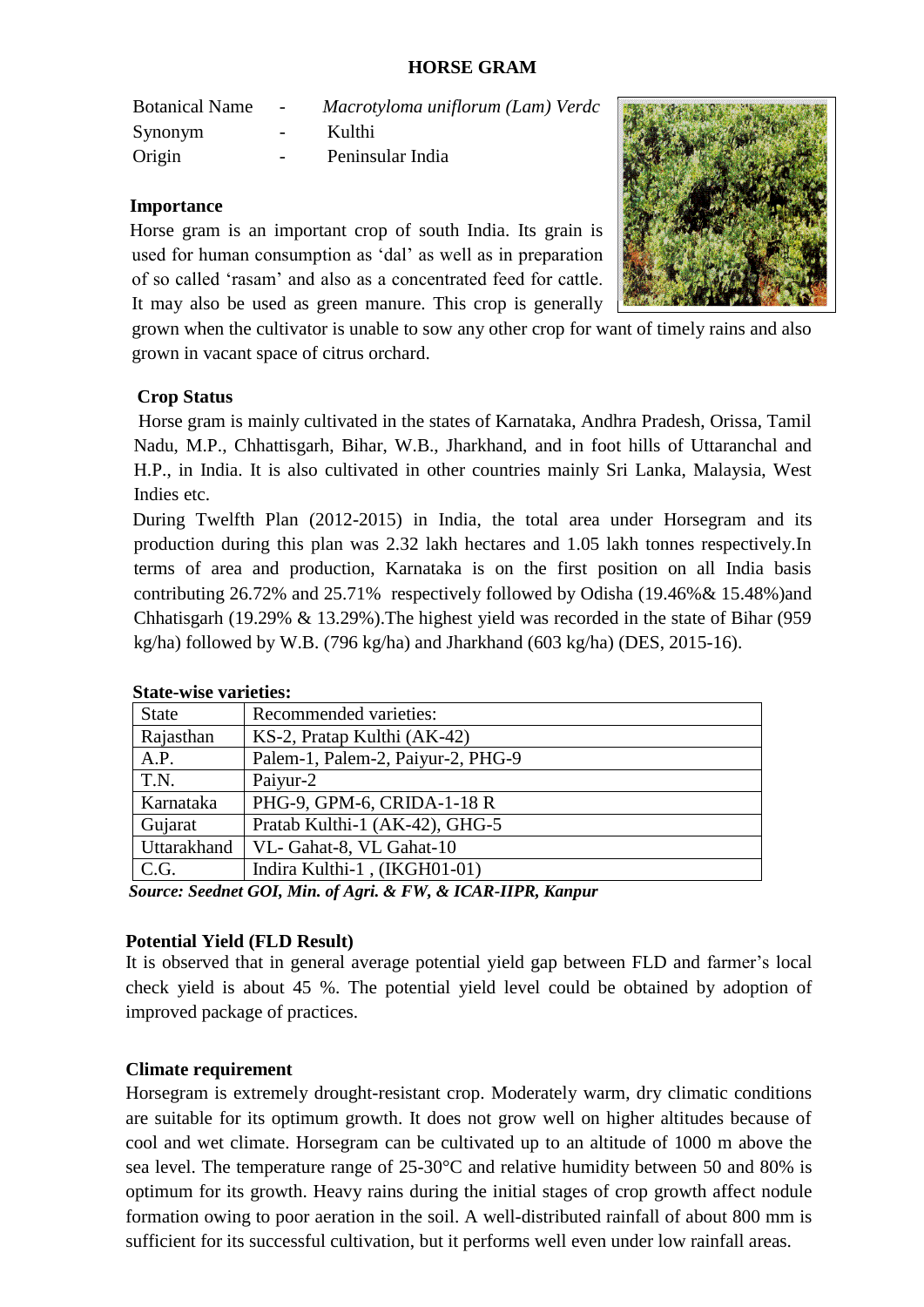## **Soil Type & Field Preparation**

Generally grown on lateritic soil (poor in fertility) in south India. The crop can be grown on wide range of soils from light to heavy soils which are free from alkalinity. The crop needs minimum field preparations. Only 1-2 ploughings followed by planking provides desirable seed-bed.

# **Sowing Time**

The main season for sowing horse gram is late August-November. As a fodder crop it is sown during June-August. In Tamil Nadu, it is sown in September-November. In Maharashtra, horse gram is sown as a kharif crop, mixed with bajra or sometimes Niger and also in the Rabi in rice fallows. In M.P. it is a Rabi crop. In northern parts it is grown as **kharif** crop. In West Bengal the sowing period is October-November.

## **Seed Rate & Spacing**

Generally sown as broadcast with 40 kg/ha seed rate for dual purpose i.e. grain and fodder. For line sowing 25-30 kg/ha is enough for grain crop. Row Spacing: 40-45 cm during kharif and 25-30 cm during rabi and about 5 cm plant to plant spacing.

## **Seed treatment**

Seeds must be treated with seed treating fungicide to reduce infection by fungal pathogens found in the soil. Horse gram seeds are treated with carbendazim (bavistin) 2g for every kg of seeds. Now-a-days bio fungicide like *Trichoderma viridi* is recommended for pulses at the rate of 4g per kg seed. After fungicide treatment seed should be inoculate with Rhizobium and PSB culture @ 5-7 g/kg of seed.

## **Fertilizer management**

20 kg nitrogen and 30 kg  $P_2O_5$  per ha as basal application at the time of sowing 2-5 cm below and in the side of the seed with the help of ferti.-seed drill is enough for good management of crop.

## **Water Management**

Irrigation should be apply at before flowering and pod formation stage.

## **Weed Management**

Due to luxuriant growth an early weeding/hoeing is enough for weed. Application of Pendimethalin @ 0.75-1 kg a.i./ha as pre emergence application. After that, one hand weeding at 20-25 days after sowing.

| <b>Insect Pest/Disease/</b> | <b>Nature of Damage/Symptoms</b>                                                                                                                                                                | <b>Control Measures</b>                                                 |
|-----------------------------|-------------------------------------------------------------------------------------------------------------------------------------------------------------------------------------------------|-------------------------------------------------------------------------|
| <b>Causal Organism</b>      |                                                                                                                                                                                                 |                                                                         |
| i. Aphids                   | The adults and nymphs suck the juice<br>from the leaves as a result turn brown<br>and crumpled and the plants look sick.                                                                        | Spray of Oxydemeton                                                     |
| ii. Jassids                 | The adults and nymphs suck the juice<br>from the leaves as a result leaves turn<br>brown an leaf surface become uneven.<br>In severe infection leaves dry up and<br>fall and weaken the plants. | methyl 25 $@$ 1 ml/liter or<br>Dimethoate 30 EC @ 1.7<br>ml/liter water |

## **Plant Protection Measures:**